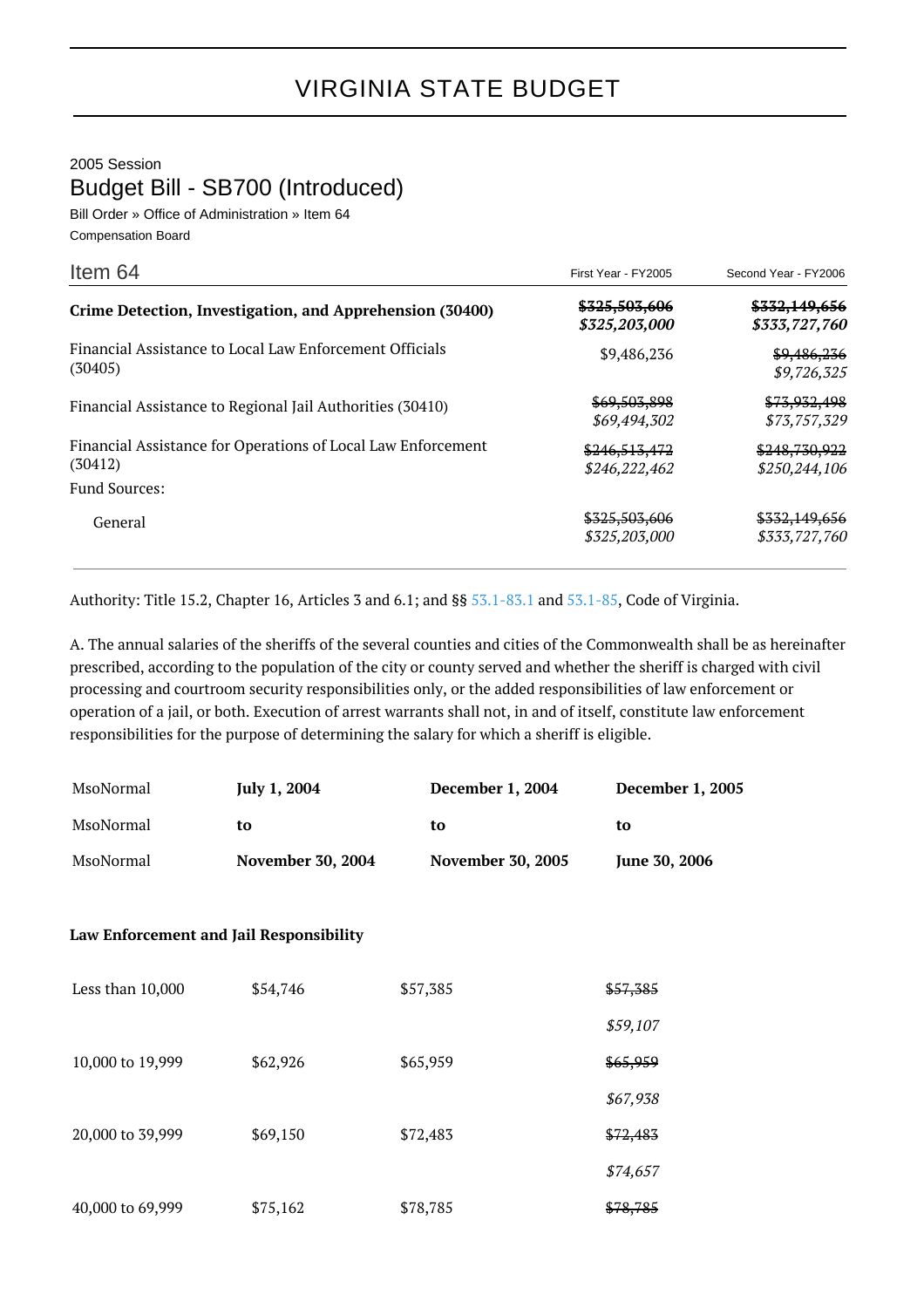|                    |           |           | \$81,149  |
|--------------------|-----------|-----------|-----------|
| 70,000 to 99,999   | \$83,514  | \$87,539  | \$87,539  |
|                    |           |           | \$90,165  |
| 100,000 to 174,999 | \$92,794  | \$97,267  | \$97,267  |
|                    |           |           | \$100,185 |
| 175,000 to 249,999 | \$97,677  | \$102,385 | \$102,385 |
|                    |           |           | \$105,457 |
| 250,000 and Above  | \$108,530 | \$113,761 | \$113,761 |
|                    |           |           | \$117,174 |

## **Law Enforcement or Jail**

| Less than 10,000   | \$53,651  | \$56,237  | \$56,237  |
|--------------------|-----------|-----------|-----------|
|                    |           |           | \$57,924  |
| 10,000 to 19,999   | \$61,667  | \$64,639  | \$64,639  |
|                    |           |           | \$66,578  |
| 20,000 to 39,999   | \$67,767  | \$71,033  | \$71,033  |
|                    |           |           | \$73,164  |
| 40,000 to 69,999   | \$73,660  | \$77,210  | \$77,210  |
|                    |           |           | \$79,526  |
| 70,000 to 99,999   | \$81,843  | \$85,788  | \$85,788  |
|                    |           |           | \$88,362  |
| 100,000 to 174,999 | \$90,937  | \$95,320  | \$95,320  |
|                    |           |           | \$98,180  |
| 175,000 to 249,999 | \$95,724  | \$100,338 | \$100,338 |
|                    |           |           | \$103,348 |
| 250,000 and Above  | \$106,902 | \$112,055 | \$112,055 |
|                    |           |           | \$115,417 |

## **No Law Enforcement or Jail Responsibility**

| Less than $10,000$ | \$50,410 | \$52,840 | \$52,840 |
|--------------------|----------|----------|----------|
|                    |          |          |          |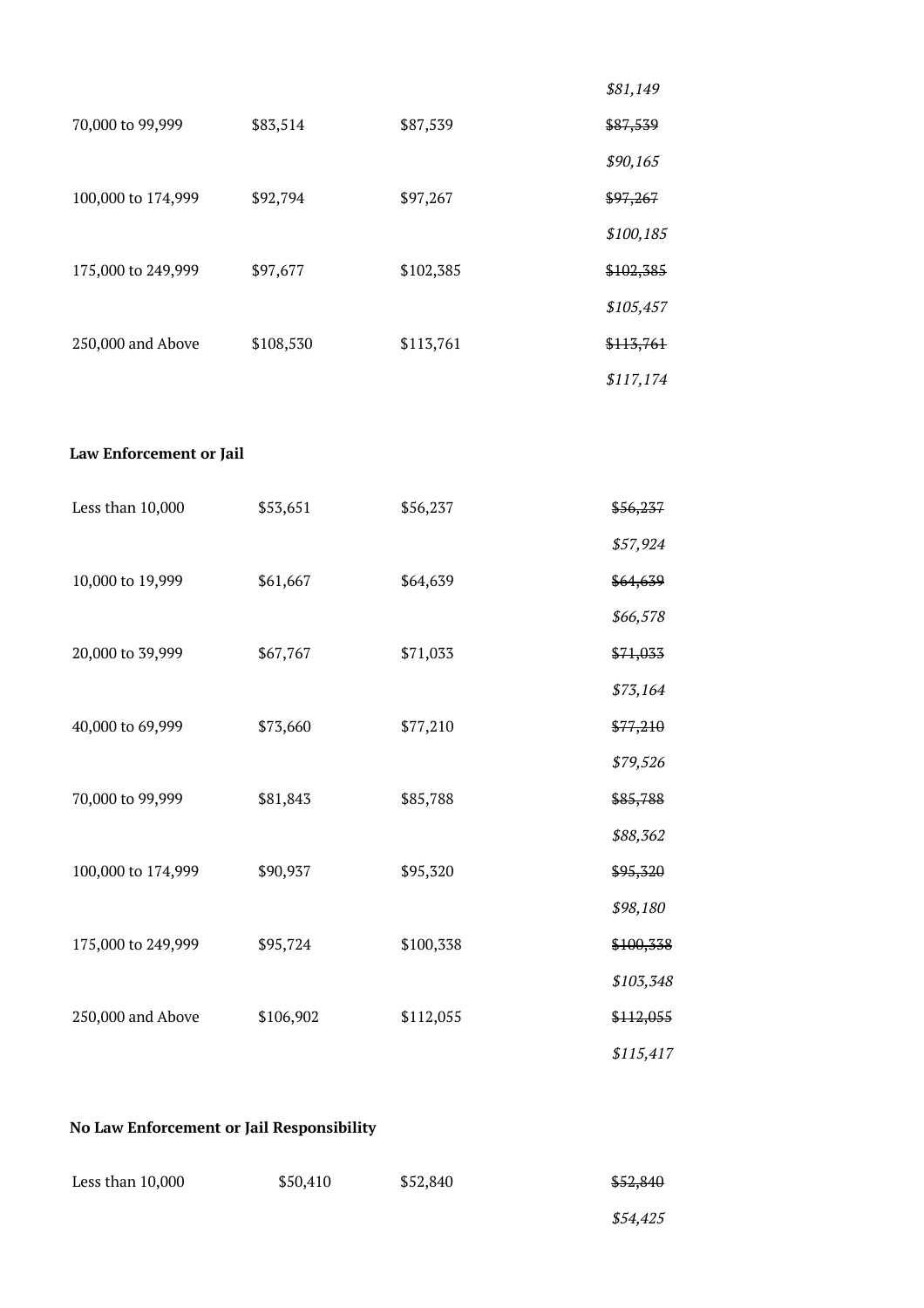| 10,000 to 19,999   | \$56,011  | \$58,711  | \$58,711  |
|--------------------|-----------|-----------|-----------|
|                    |           |           | \$60,472  |
| 20,000 to 39,999   | \$62,234  | \$65,234  | \$65,234  |
|                    |           |           | \$67,191  |
| 40,000 to 69,999   | \$69,150  | \$72,483  | \$72,483  |
|                    |           |           | \$74,657  |
| 70,000 to 99,999   | \$76,834  | \$80,537  | \$80,537  |
|                    |           |           | \$82,953  |
| 100,000 to 174,999 | \$85,370  | \$89,485  | \$89,485  |
|                    |           |           | \$92,170  |
| 175,000 to 249,999 | \$89,862  | \$94,193  | \$94,193  |
|                    |           |           | \$97,019  |
| 250,000 and Above  | \$100,933 | \$105,798 | \$105,798 |
|                    |           |           | \$108,972 |
| MsoNormal          |           |           | MsoNormal |

B. Out of the amounts for Financial Assistance to Local Law Enforcement Officials, no expenditures shall be made to provide security devices such as magnetometers in standard use in major metropolitan airports. Personnel expenditures for operation of such equipment incidental to the duties of courtroom and courthouse security deputies may be authorized, provided that no additional expenditures for personnel shall be approved for the principal purpose of operating these devices.

C. Notwithstanding the provisions of § [53.1-120,](http://law.lis.virginia.gov/vacode/53.1-120/) or any other section of the Code of Virginia, unless a judge provides the sheriff with a written order stating that a substantial security risk exists in a particular case, no courtroom security deputies may be ordered for civil cases, not more than one deputy may be ordered for criminal cases in a district court, and not more than two deputies may be ordered for criminal cases in a circuit court. In complying with such orders for additional security, the sheriff may consider other deputies present in the courtroom as part of his security force.

D. Should the scheduled opening date of any facility be delayed for which funds are available in this Item, the Director, Department of Planning and Budget, shall allot such funds as the Compensation Board may request to allow the employment of staff for training purposes not more than 45 days prior to the rescheduled opening date for the facility.

E. Consistent with the provisions of paragraph B of Item 63, the Board shall allocate the additional jail deputies provided in this appropriation using a ratio of one jail deputy for every 3.0 beds of operational capacity. Operational capacity shall be determined by the Department of Corrections. No additional deputy sheriffs shall be provided from this appropriation to a local jail in which the present staffing exceeds this ratio unless the jail is overcrowded. Overcrowding for these purposes shall be defined as when the average annual daily population exceeds the operational capacity. In those jails experiencing overcrowding, the Board may allocate one additional jail deputy for every five average annual daily prisoners above operational capacity. Should overcrowding be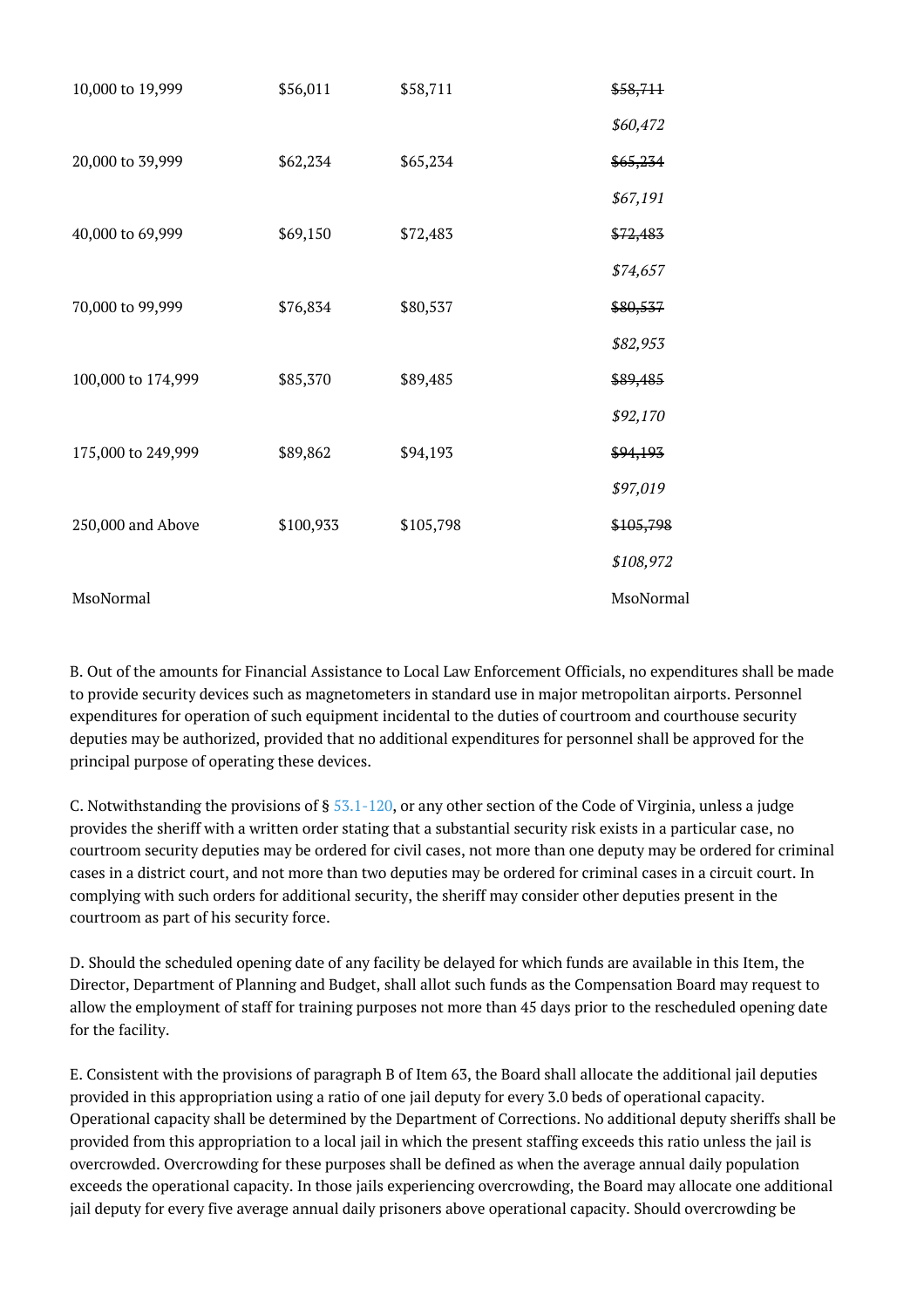reduced or eliminated in any jail, the Compensation Board shall reallocate positions previously assigned due to overcrowding in accordance with the Board's staffing standards for alternatives to incarceration programs or court services within the sheriff's office or among other jails in the Commonwealth.

F. Two-thirds of the salaries set by the Compensation Board of medical, treatment and inmate classification positions approved by the Compensation Board for local correctional facilities shall be paid out of this appropriation.

G. The Compensation Board shall allocate positions for alternative incarceration programs approved pursuant to Item 67, paragraph F 2 of this act, at a ratio of one position for every 16 inmates in such programs.

H.1. The Compensation Board shall provide for a Master Deputy pay grade to those sheriffs' offices which had certified, on or before January 1, 1997, having a career development plan for deputy sheriffs that meets the minimum criteria set forth by the Compensation Board for such plans. The Compensation Board shall allow for additional grade 9 positions, at a level not to exceed one grade 9 Master Deputy per every five Compensation Board grade 7 and 8 deputy positions in each sheriff's office.

2. Each sheriff who desires to participate in the Master Deputy Program who had not certified a career development plan on or before January 1, 1997, may elect to participate by certifying to the Compensation Board that the career development plan in effect in his office meets the minimum criteria for such plans as set by the Compensation Board. Such election shall be made by July 1 for an effective date of participation the following July 1.

3. Funding shall be provided by the Compensation Board for participation in the Master Deputy Program to sheriffs' offices electing participation after January 1, 1997, according to the date of receipt by the Compensation Board of the election by the sheriff, subject to appropriations by the General Assembly.

I. There is hereby reappropriated the unexpended balance in this program on June 30, 2004, and June 30, 2005.

J. The Compensation Board shall estimate biannually the number of additional law enforcement deputies which will be needed in accordance with § [15.2-1609.1](http://law.lis.virginia.gov/vacode/15.2-1609.1/), Code of Virginia. Such estimate of the number of positions and related costs shall be included in the Board's biennial budget request submission to the Governor and General Assembly. The allocation of such positions, established by the Governor and General Assembly in Item 63 of this act, shall be determined by the Compensation Board on an annual basis. The annual allocation of these positions to local Sheriff's offices shall be based upon the most recent final population estimate for the locality that is available to the Compensation Board at the time when the agency's annual budget request is completed. The source of such population estimates shall be the Weldon Cooper Center for Public Service of the University of Virginia or the United States Bureau of the Census. For the first year of the biennium, the Compensation Board shall allocate positions based upon the most recent provisional population estimates available at the time the agency's annual budget is completed.

K. Any amount in the program Crime, Detection, Investigation, and Apprehension, may be transferred between Items 64 and 67, as needed, to cover any deficits incurred in the programs Financial Assistance for Confinement in Local Facilities, and Crime, Detection, Investigation, and Apprehension.

L. The Compensation Board is authorized to use up to \$3,550,000 in the first year and \$1,150,000 the second year from projected general fund balances in Items 64, 65, 66, 69 and 70 to address constitutional officer local retirement rate increases and salary annualization costs. The Compensation Board shall receive approval from the Department of Planning and Budget prior to spending or allocating any portion of the projected amount.

M.1. Out of the amounts included in this Item is \$240,089 the second year from the general fund for the Compensation Board to establish a Sheriffs' Career Development Program. The Compensation Board shall adopt minimum criteria for the Sheriffs' Career Development Program by August 1, 2005. The minimum criteria shall